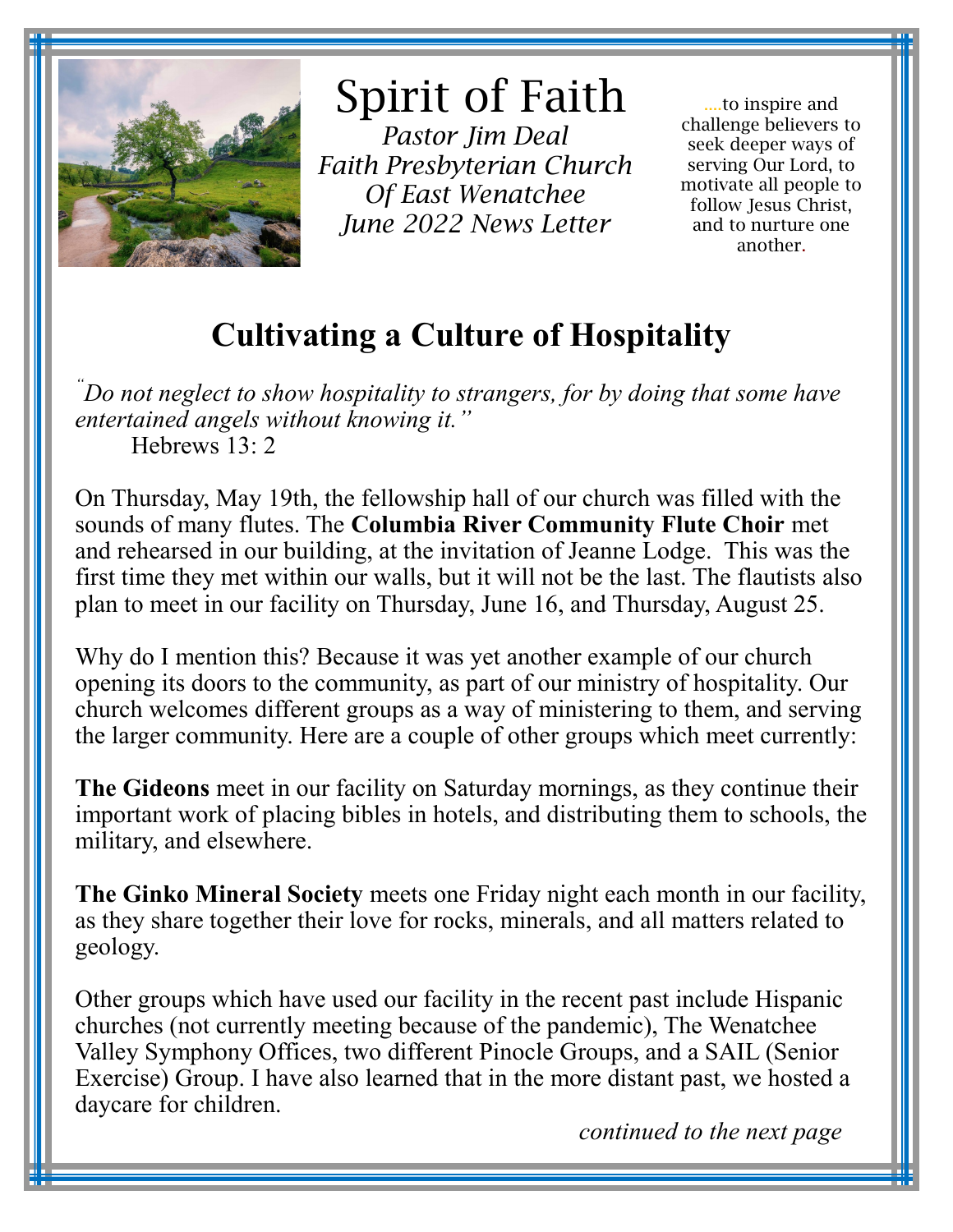Even on the day I mentioned, Thursday, May  $19<sup>th</sup>$ , the church was used earlier in the day as the site of a LifeLine Health Screening Event. Lifeline conducts medical tests to assist in early detection of risk for strokes, heart attacks, etc.

While it can sometimes be a challenge to balance competing demands from groups wanting to use our church facility, and every request must go through Session for approval, we love having our church facility used! We have been blessed by God with a beautiful, functional, and accessible facility and grounds, and we want to share all we have with others.

Such a spirit of sharing is not only environmentally responsible, but biblical.

*"All the believers were one in heart and mind. No one claimed that any of their possessions was their own, but they shared everything they had."* Acts 4: 32-33 NIV

May we continue to cultivate a culture of sharing, and hospitality at Faith Presbyterian Church!

Faithfully yours,

Pastor Jim

## Tall Timber Summer Camp Dates!





Jr High Adventures (6-9th Grades) June 26-July 1 Family Camp July 3-9 Primary Camp (3-5th grades) July 10-13 Mini Camp (1-3rd grades) July 14-16<br>Junior High Camp (6-9th grade) July 17-22 Junior High Camp (6-9th grade) Junior Camp (6-8th grades) July 24-28 Sr. High Camp (9-12th Grades) July 31-August 6

Ľ İ ı

i<br>D  $\overline{\phantom{a}}$ 

Ľ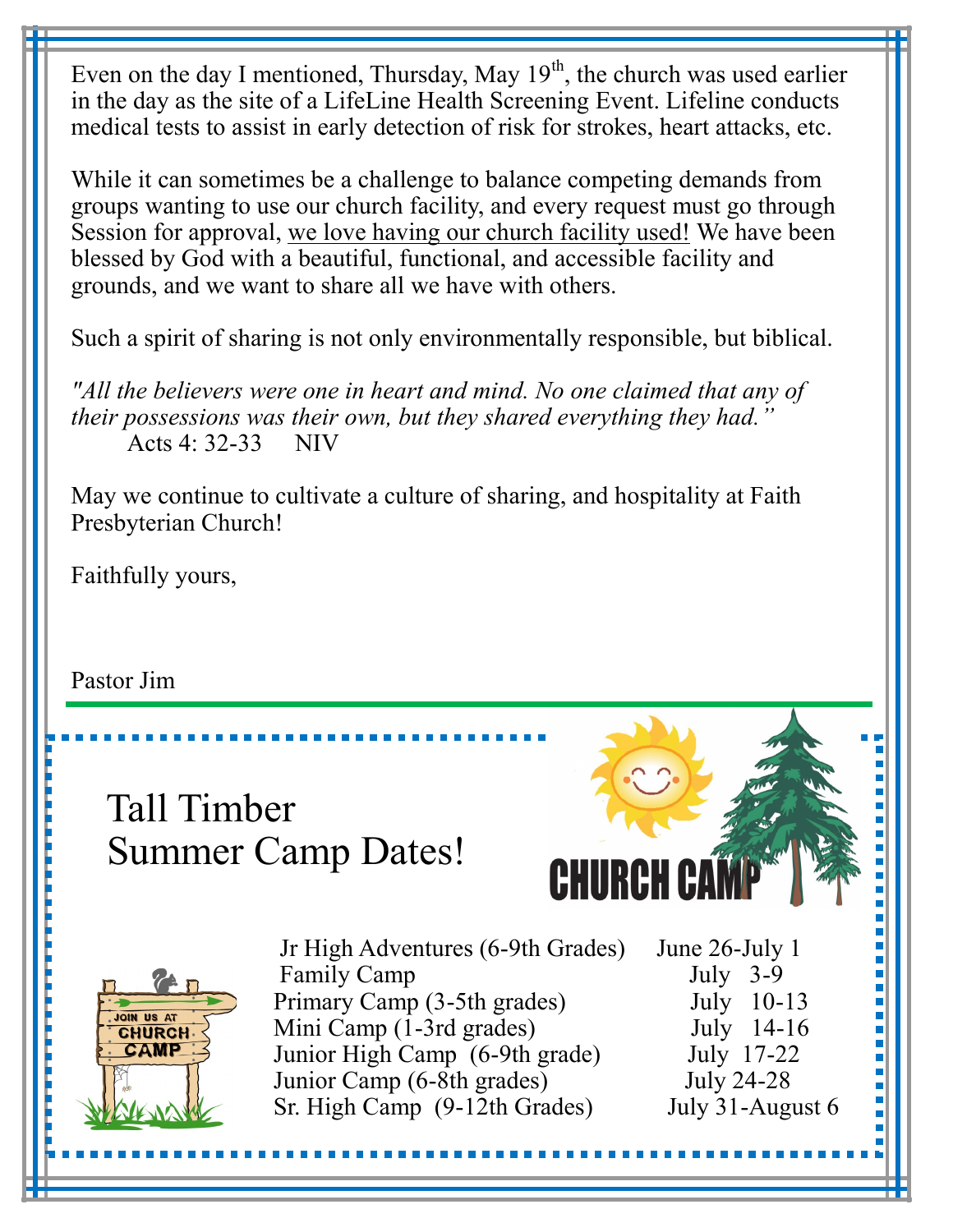## **Property Improvements**

Our church facility is sporting some new improvements, thanks to the efforts of your Property Ministry Team (Elder Scott Kruse, Ron Lodge, Ann Deal, and Loren Fischer). Meanwhile, more improvements are planned.

**You may have noticed that our church sanctuary now has some handrails for the front steps.** As you may know, we have had some people take unfortunate falls, due to the steps in the front chancel area. The handrails were designed by Ron Lodge, with the wooden top rails fashioned and finished by Fred Deal. Like many good improvements, the rails look like they have always been there, for the black posts and the wood tone color of the top railings matching other parts of our facility.

The flower beds of the church have recently been improved with some new edging, done by Jose Gonzales, of Gonzales Lawn Care Services. The razor straight edging looks sharp, and is a definite improvement.

Finally, the exterior peak of the sanctuary was recently painted by Curtis Gray (the Southwestern end, over the fellowship hall). This was sorely needed, as the wooden vent parts of the structure were down to bare wood in many spots. Plus, Curtis painted the vinyl siding as well, so the whole end is now one color. Although not always noticed, such work is important, and necessary.

Future plans for the Property Ministry Team include painting and repairing the rest of the exterior of the facility (excluding the southern exposure of the education wing, as that was painted last year by the visiting youth group from Canyon Hills Community Church in Bothell, Washington).

Your faithful giving to our church enables the Property Ministry Team, and many volunteers to maintain, and improve our facility, providing a venue for our many ministries.

 *June Anniversaries*

| Jeff & Shellie James    | 6/2  |
|-------------------------|------|
| Fred & Ann Deal         | 6/5  |
| Robert & Linda Mitchell | 6/12 |
| Clint & Myra Larama     | 6/25 |



 *June Birthdays*

| Pat Caffrey          | 6/2  |
|----------------------|------|
| <b>Jim Patterson</b> | 6/2  |
| Eric Arlt            | 6/10 |
| Cassidy Callihan     | 6/11 |
| Marie Buckner        | 6/28 |